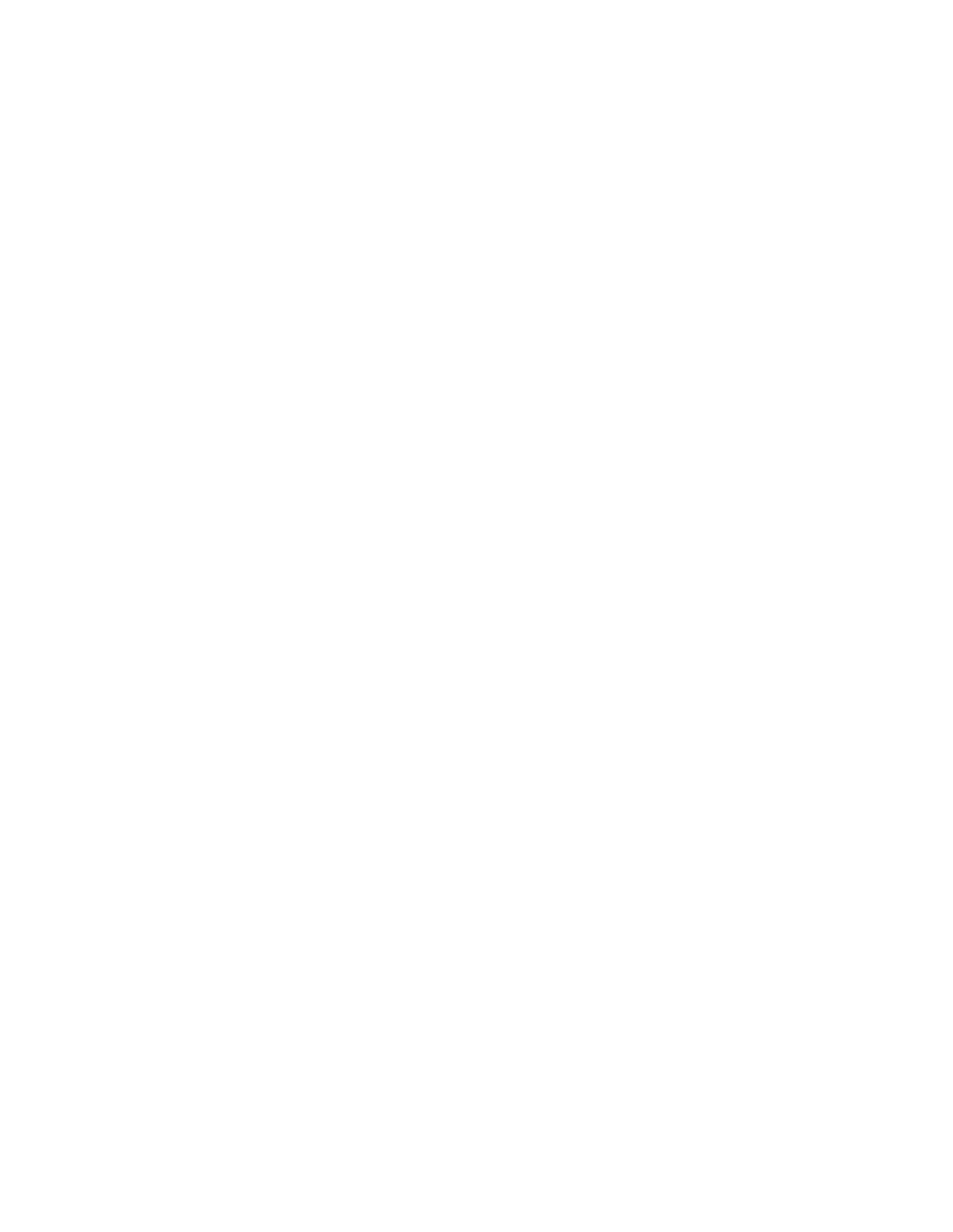## **Measuring up: The performance of Canada's youth in reading, mathematics and science**

**OECD PISA Study–First Results for Canadians aged 15** 

# **Highlights**

#### **Canadian students performed well in the global context**

Canadian students performed well compared with students in 31 other countries, ranking second in reading, sixth in mathematics and fifth in science. Canada is among a select few countries that scored near the top in all three domains. Only Finland performed significantly better than Canada in reading, only Korea and Japan performed significantly better in mathematics and only Korea, Japan and

Finland performed significantly better in science.

The performance of students in the majority of provinces in reading, science and mathematics placed these provinces among the top ranked countries.1 The performance of students in Alberta was significantly above the Canadian average in all three domains, as was the performance of Quebec students in mathematics

and science. In Ontario, Manitoba, Saskatchewan<br>and British **British** Columbia, the performance of students was about the same



as the Canadian average in all three domains while the performance of students in Newfoundland, Prince Edward Island, Nova Scotia and New Brunswick was significantly below the Canadian average. The performance of students in the four Atlantic provinces was, however, at or above the middle of the international range.

All of the remaining analyses will focus on reading achievement, the major domain assessed, and will include a more limited set of countries.2



#### **Canada ranks near the top of the world in reading literacy**



Note: The confidence interval represents the range within which the score for the population is likely to fall 95% of the time or 19 times out of 20. Differences in average scores between two jurisdictions are not statistically significant when the confidence interval for each average score overlaps. For example, countries performing about the same as Canada have a confidence interval for the average score that overlaps with Canada's confidence interval.

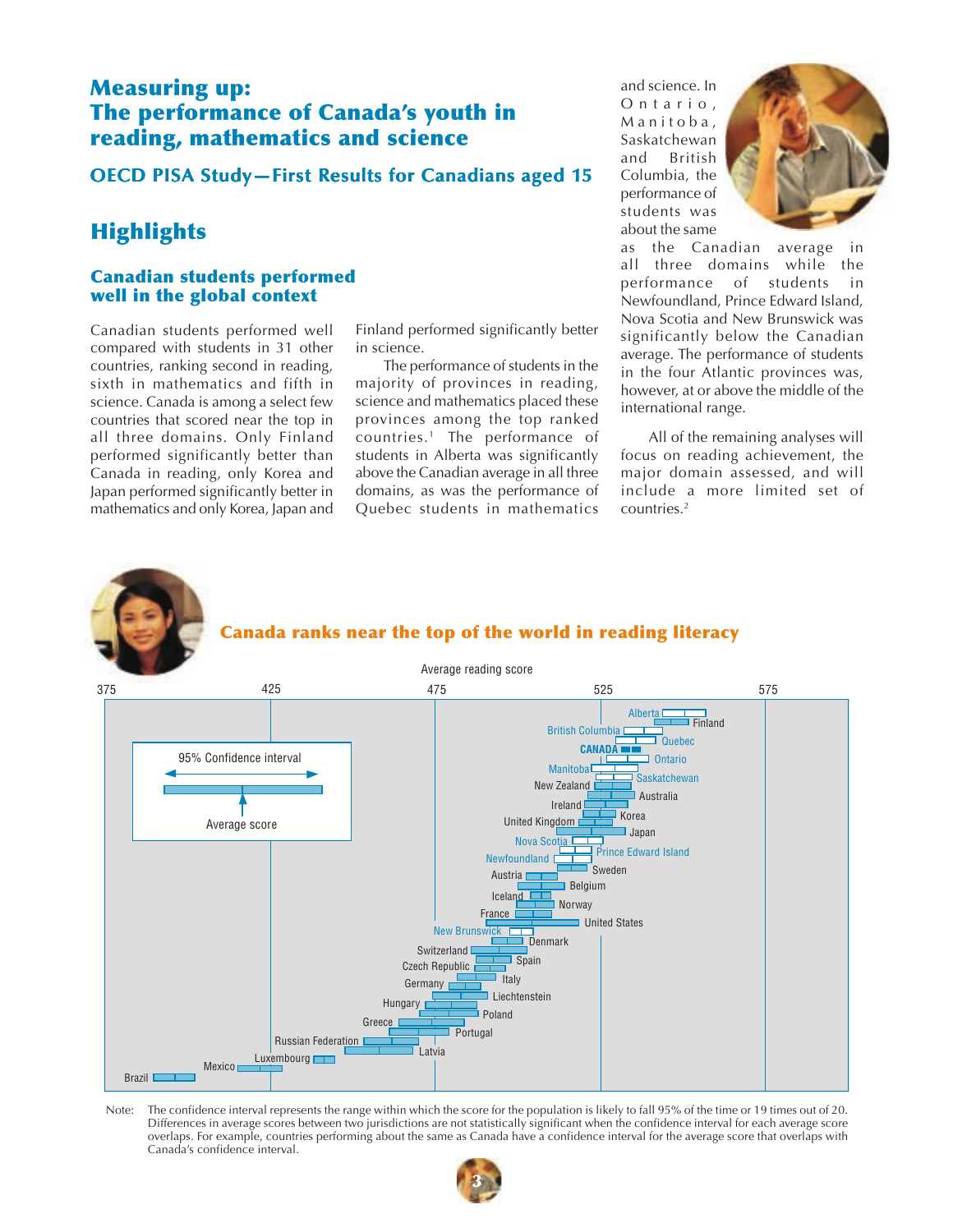

#### **Canada ranks high in mathematics**



Note: The confidence interval represents the range within which the score for the population is likely to fall 95% of the time or 19 times out of 20. Differences in average scores between two jurisdictions are not statistically significant when the confidence interval for each average score overlaps. For example, countries performing about the same as Canada have a confidence interval for the average score that overlaps with Canada's confidence interval.)

#### **Further Canadian results are**

**available in the report**, *Measuring up: the performance of Canada's youth in reading, mathematics and science – OECD PISA Study – First results for Canadians aged 15*. This publication, is available electronically without charge, through the internet at:

**www.pisa.gc.ca www.statcan.ca www.cmec.ca www.hrdc-drhc.gc.ca/arb**

The printed version of this report, listed as Catalogue no. 81-590-XPE at a price of \$10.00 per issue, can be ordered by

- Phone (Canada and the United States) 1 800 267-6677
- Fax (Canada and the United States) 1 877 287-4369
- E-mail order@statcan.ca
- Mail Statistics Canada Dissemination Division Circulation Management 120 Parkdale Avenue Ottawa, Ontario K1A 0T6
- And in person at the Statistics Canada Reference Centre nearest you.

#### **What is PISA?**

The Programme for International Student Assessment (PISA) is a collaborative effort among member countries of the Organisation for Economic Co-operation and Development (OECD) to regularly assess the achievement of 15-year-olds in three domains—reading literacy, mathematical literacy and scientific literacy through a common international test.

Three PISA cycles have been planned, each one focussing on a different literacy domain. In 2000, the major focus was reading literacy, with mathematical and scientific literacy as minor domains. As a result, there were fewer mathematics and science items included in the assessment and these items were administered to a subsample of participants. Mathematical and scientific literacy will be focussed on in 2003 and 2006, respectively.



Thirty-two countries participated in PISA 2000.3 In Canada, approximately 30,000 15-year-old students from more than 1,000 schools took part. A large Canadian sample was drawn so that information could be provided at both national and provincial levels.

The PISA 2000 survey included a direct assessment of students' skills through reading, mathematics and science tests as well as questionnaires collecting background information from students and school principals. In Canada, a contextual questionnaire from the Youth in Transition Survey was administered simultaneously to students and an interview was also administered to their parents.4

#### **Girls outperformed boys in reading**

In PISA, girls performed significantly better than boys on the reading test in all countries and in all Canadian provinces. The lower average result for boys is a source of concern, since poor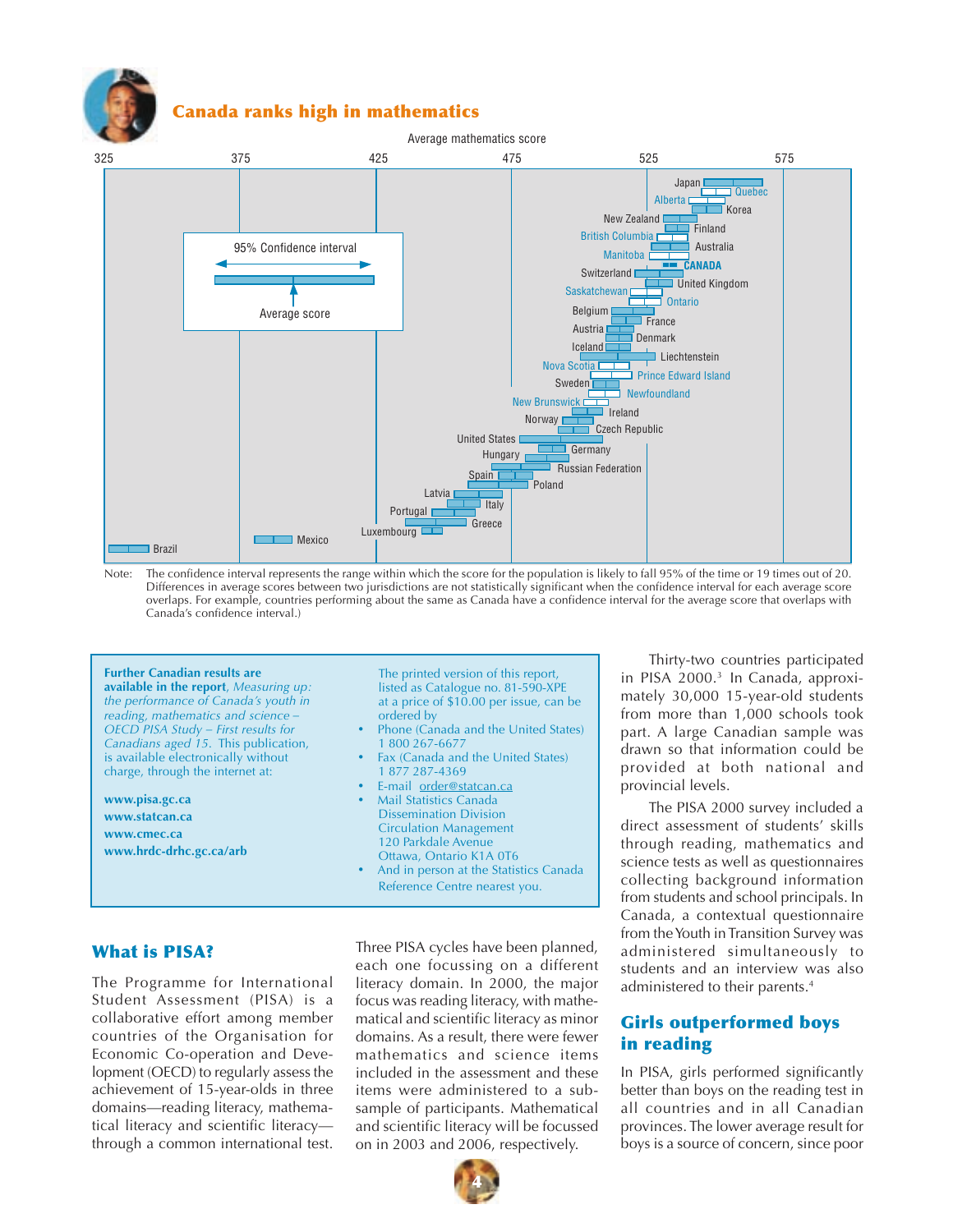

### **Canada ranks high in science**



Note: The confidence interval represents the range within which the score for the population is likely to fall 95% of the time or 19 times out of 20. Differences in average scores between two jurisdictions are not statistically significant when the confidence interval for each average score overlaps. For example, countries performing about the same as Canada have a confidence interval for the average score that overlaps with Canada's confidence interval.

reading performance can have a profound effect on performance in other subjects.

#### **Socio-economic background had a smaller impact on reading achievement in Canada than in other countries**

In all participating countries, students from high socio-economic backgrounds performed better than students from low socio-economic backgrounds. Canada, however, along with Japan and Finland, exhibited far less variation in scores between students in these two groups than did most other countries. This suggests that achievement scores are more equivalent among students with different socio-economic backgrounds in Canada than they are in many other countries.

Within Canada, students from Saskatchewan exhibited less variation in reading achievement by family socio-economic background than did

students in other provinces. Performance of students with a midto-high socio-economic background in this province, however, fell below that of several other provinces. Alberta, on the other hand, had generally the highest achievement scores across all levels of family socio-economic background, yet had greater variation in scores across socio-economic groups. Among the provinces, Newfoundland had the greatest variation in reading performance across socioeconomic groups.

**Family socio-economic background was derived from student responses regarding parental occupation using the International Socio-Economic Index of Occupational Status. For more information consult Chapter 3 and Annex B of the main report.**

A route to improving the reading ability of youth in all of the provinces lies in improving reading skills among economically or socially disadvantaged youth. Monitoring the performance of

students within these economic groups in future PISA cycles will be an important means of evaluating Canada's success in meeting this challenge.

#### **Outside Quebec, students in minority language school systems had lower results in reading**

In Quebec, students enrolled in the anglophone school system performed as well in reading as those enrolled in the francophone school system. Among the four other provinces where students from each school system were studied separately, results differ. In Nova Scotia, New Brunswick, Ontario and Manitoba, students enrolled in the francophone school system performed, on average, at a significantly lower level in reading than students enrolled in the anglophone system. Further analysis will clarify the extent to which important background variables, such as the main language spoken at home, contribute to these differences.